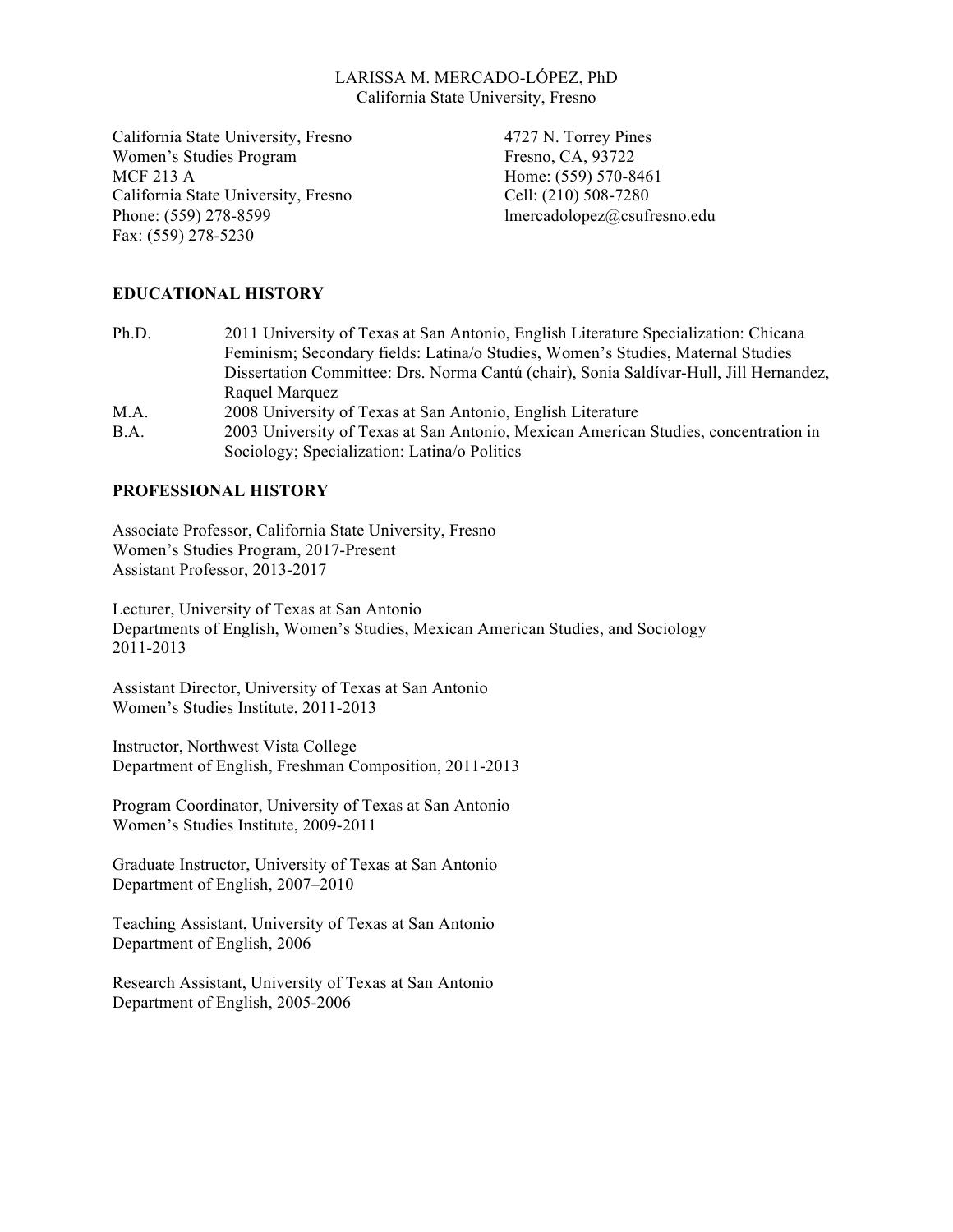#### **COURSES TAUGHT**

*CALIFORNIA STATE UNIVERSITY, FRESNO* WS 10: Introduction to Women's Studies WS 120: Women of Color in the U.S. WS 143: Feminist Theory WS 150T: Politics of Latina Health and Size WS 150T: Gender and Im/migration WS 150T: Chicana Women WS 153: Feminist Research Methods WS 175: Feminist Activism

*UNIVERSITY OF TEXAS AT SAN ANTONIO* WS 2013: Introduction to Women's Studies WS 3613: Feminist Research Methodologies WS 4623: Feminist Theories WS 4863: Feminism and Globalization SOC 3263: Latinas in U.S. Society SOC 3413: Mexican American Community MAS 3413: Mexican American Family ENG 1301: Freshman Composition ENG 2013: Introduction to Literature ENG 2213: Literary Criticism and Analysis ENG 2383: Multiethnic Literatures of the U.S. ENG 3393: Literary Theories

*NORTHWEST VISTA COLLEGE* ENGL 0300: Developmental English ENGL 0301: Developmental English ENGL 1301: Freshman Composition I ENGL 1302: Freshman Composition II ENGL 2328: American Literature II

#### **SCHOLARLY PEER-REVIEWED JOURNAL ARTICLES**

- Mercado-López, Larissa M. "Gypsy Mothers or Decolonial Citizens? The Mother as 'Other' in Judith Ortiz Cofer's *In the Line of the Sun*." *Label Me Latina/o: Journal of Twentieth and Twenty-First Centuries Latino Literary Production* 6 (2016). Web.
- Mercado-López, Larissa M. "Laboring Histories: The 'Reconciliation' of Maternity in the Poetry of Laurie Ann Guerrero." *Diálogo*. 17.2 (2014): 57-63. Print.

## **CO-EDITED COLLECTIONS**

- Mercado-López, Larissa M., Alamillo, Laura, and Cristina Herrera. *Voices of Resistance: Interdisciplinary Approaches to Chican@ Children's Literature.* Lanham: Rowman & Littlefield, 2018 (forthcoming).
- Mercado-López, Larissa M., Saldívar-Hull, Sonia, and Domino Perez, eds. *El Mundo Zurdo 5: Selected Proceedings from the 2016 Meeting of the Society for the Study of Gloria Anzaldúa*. San Francisco: Aunt Lute Press, 2018 (forthcoming).
- Mercado-López, Larissa M. and Cristina Herrera. *(Re)Mapping the Latina/o Literary Landscape: New Works and New Directions*. New York: Palgrave MacMillan, 2016.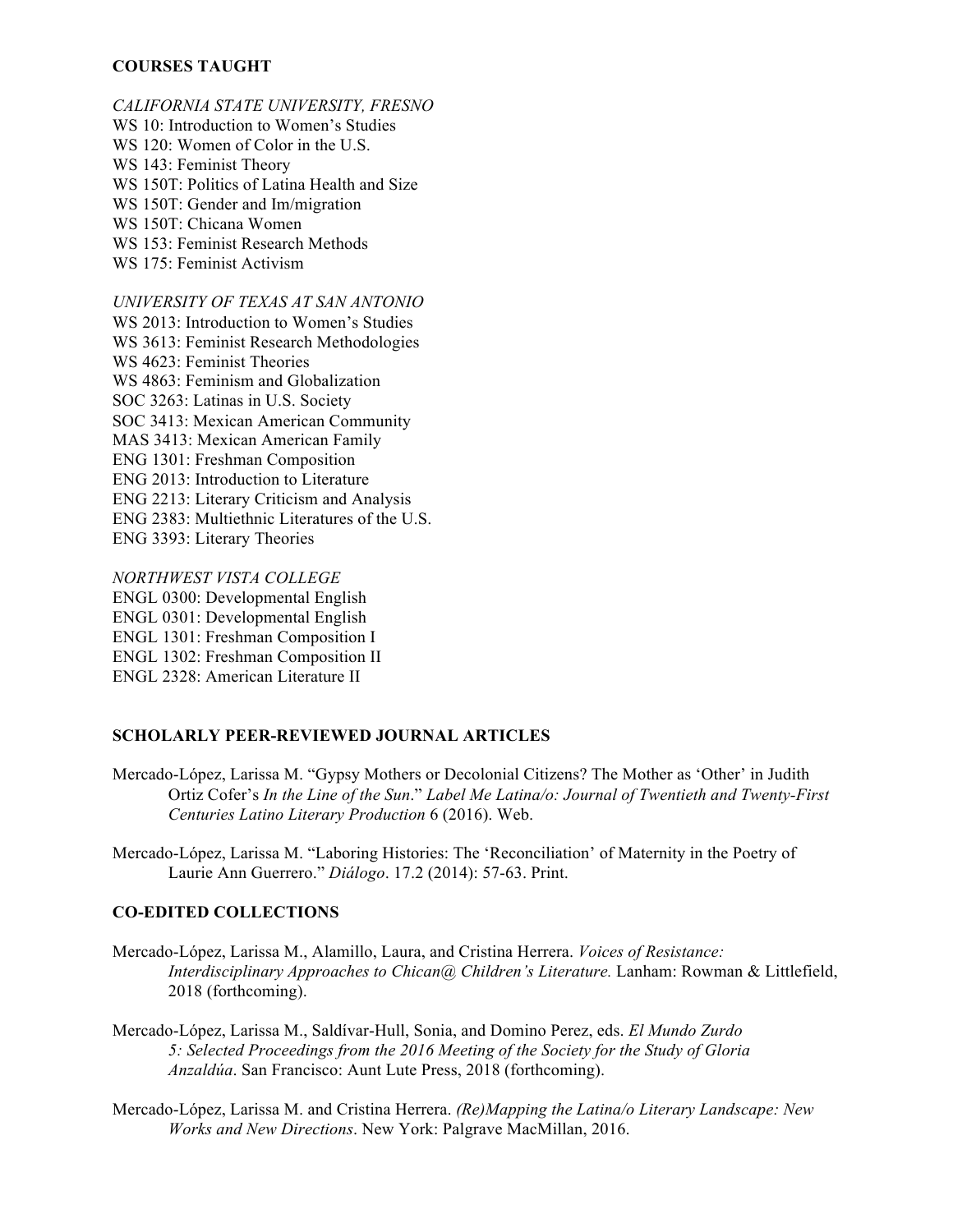- Mercado-López, Larissa M., Saldívar-Hull, Sonia, and Domino Perez, eds. *El Mundo Zurdo 5: Selected Proceedings from the 2015 Meeting of the Society for the Study of Gloria Anzaldúa*. San Francisco: Aunt Lute Press, 2016.
- Mercado-López, Larissa M., Saldívar-Hull, Sonia, and Jackie Cuevas, eds. *El Mundo Zurdo 4: Selected Proceedings from the 2013 Meeting of the Society for the Study of Gloria Anzaldúa*. San Francisco: Aunt Lute Press, 2015.
- Mercado-López, Larissa M., Saldívar-Hull, Sonia, and Antonia Castañeda, eds. *El Mundo Zurdo 3: Selected Proceedings from the 2012 Meeting of the Society for the Study of Gloria Anzaldúa*. San Francisco: Aunt Lute Press, 2013.

## **BOOK CHAPTERS**

- "Chicana M/other Alliances: Making Alianzas from Scratch." *The Chicana M(other)work Anthology: Porque Sin Madres No Hay Revolución*. The Chicana M(other)work Collective. University of Arizona. 2018. (forthcoming)
- "Entre Tejana y Chicana: Tracing Proto-Chicana Identity and Consciousness in Tejana Young Adult Fiction and Poetry," Alamillo, Laura, Herrera, Cristina and Larissa M. Mercado-Lopez. *Voices of Resistance: Essays on Chican@ Children's Literature*. Lanham: Rowman & Littlefield, 2017.
- "From Lost Woman to Third Space Mestiza Maternal Subject: La Llorona as a Metaphor of Transformation." Mercado-López, Larissa M. and Cristina Herrera. *(Re)Mapping the Latina/o Literary Landscape: New Works and New Directions*. New York: Palgrave MacMillan, 2016. 206-226.
- "'Change is inevitable, no bridge lasts forever': Conocimiento as an Epistemology of Transformation." Mercado-López, Larissa M., Saldívar-Hull, Sonia, and Antonia Castañeda, eds. *El Mundo Zurdo 3: Selected Proceedings from the 2012 Meeting of the Society for the Study of Gloria Anzaldúa*. San Francisco: Aunt Lute Press, 2013.
- "Academia or Bust: Feeding the Hungry Mouths of the University, Babies, and Ourselves." *Mothers in Academia.* Eds. Mari Castañeda and Kirsten Isgro. New York: Columbia University Press, 2013.
- "Con Un Palote en Una Mano y Un Libro en La Otra (With a Rolling Pin in One Hand and a Book in the Other)." *Mothering in the Third Wave*. Ed. Amber Kinser. Toronto: Demeter Press, 2008. 73-78.
- "Con Un Palote en Una Mano y Un Libro en La Otra (With a Rolling Pin in One Hand and a Book in the Other)." *Maternal Theory: Essential Readings*. Ed. Andrea O'Reilly. Toronto: Demeter Press, 2007. 822-27.

#### **ENCYCLOPEDIA ENTRIES**

- "Activist Mothers of the Disappeared." *Encyclopedia of Motherhood*. Ed. Andrea O'Reilly. Sage Publications, 2010.
- "Chicana Mothering." *Encyclopedia of Motherhood*. Ed. Andrea O'Reilly. Sage Publications, 2010.
- "Susto." *Encylopedia of Latino Folklore*. Ed. Maria Herrera-Sobek. Westport: Greenwood Publishing, 2012.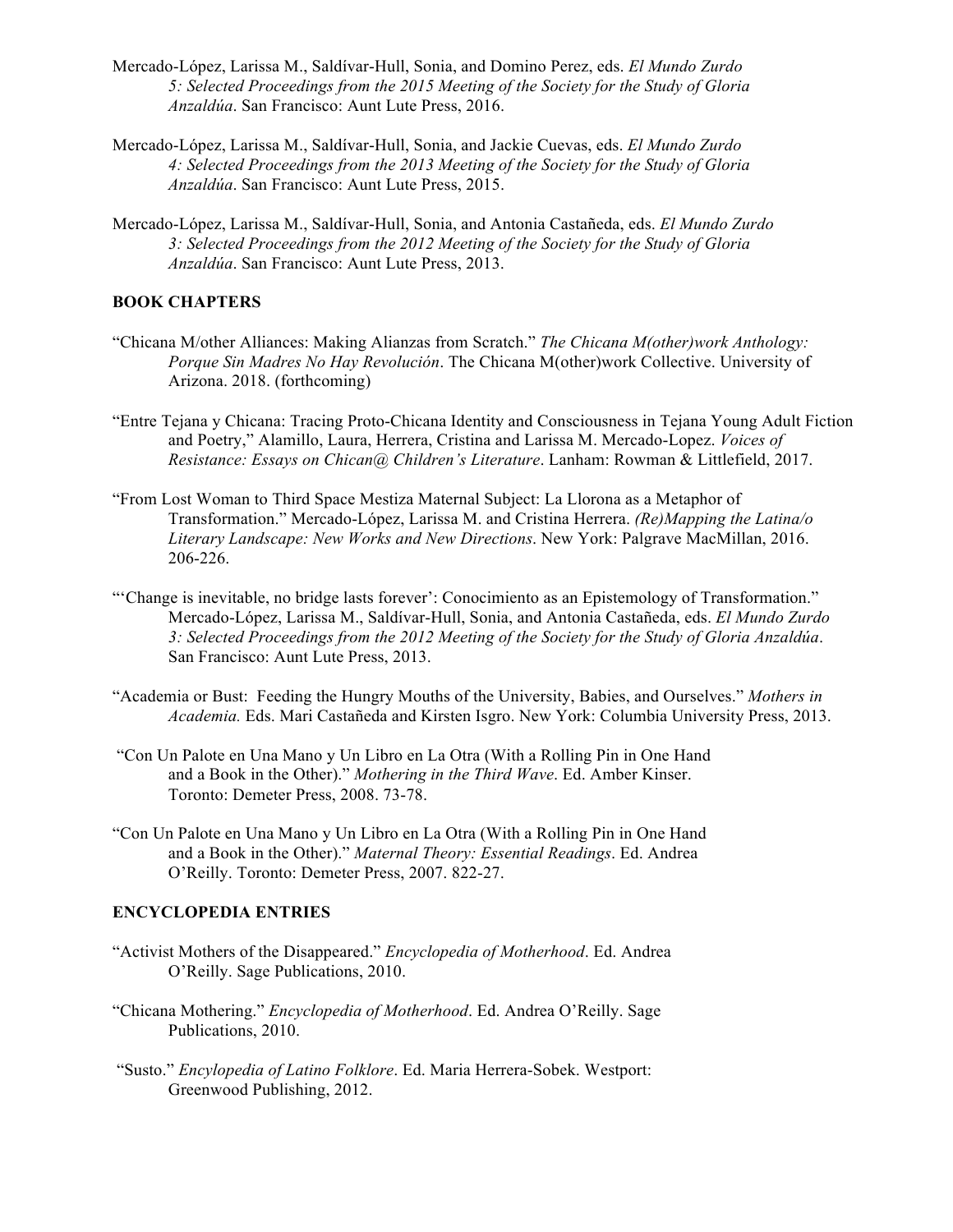#### **AUTHORED CHILDREN'S BOOKS**

Mercado-López, Larissa M. *Selena: A Musical Life*. Houston: Arte Público Press (under contract)

Mercado-López, Larissa M. *Esteban de Luna, Baby Rescuer!* Houston: Arte Público Press, 2017.

#### **BOOKS REVIEWS**

- Mercado-López, Larissa M. "Testimoniando in the Trenches: A Review of *Presumed Incompetent: The Intersections of Race and Class for Women in Academia.*" *Chicana/Latina Studies*, 13.2 (2014).
- Mercado-López, Larissa M. Rev. of *A Xicana Codex of Changing Consciousness: Writings, 2000-2010*, by Cherríe Moraga. *Chicana/Latina Studies: The Journal of Mujeres Activas en Letras y Cambios Social*. Spring 2012, 148-159.
- Mercado-López, Larissa M. Rev. of *Chicana Sexuality and Gender: Cultural Refiguring in Literature, Oral History, and Art*, by Debra J. Blake. *The Oral History Review.* Spring 2010, 127-129.

#### **WORKS IN PROGRESS**

Mercado-López, Larissa M. *Carmelita and the Bath Riots*. (children's book)

Mercado-López, Larissa M. *Decolonizing Fitness: Women of Color, Feminism, and the Politics of "Fit" Bodies* (edited collection)

#### **INVITED ONLINE PUBLICATIONS**

- Mercado-López, Larissa M., "Harassment on the Street and at the Gym: Finding Our Power to Take Back Our Space," *Girls Gone Strong*, https://www.girlsgonestrong.com/blog/femalefitness/harassment-street-and-gym/, June 2017.
- Mercado-López, Larissa M., "Who Gets to be Fit? Working Out the Intersections of Fitness," *Girls Gone Strong*, https://www.girlsgonestrong.com/blog/feminism/intersectionality-of-fitness/, March 2017.
- Mercado-López, Larissa M., "Genealogy of a Field: Cultivating an Anzaldúan Editorial Spirit in the *El Mundo Zurdo* Collections," *Society for the Study of Gloria Anzaldúa Blog,* https://elmundozurdo.wordpress.com/, March 2016.

#### **INVITED LECTURES/PANEL PRESENTATIONS**

"'Work that Matters': Leveraging a Degree in Mexican American Studies for Social and Personal Transformation." Talk and children's book signing. Northwest Vista College. San Antonio, TX. September 13, 2017.

"Who Gets to Tell Our Stories? Latinas in Film and Television." *Diversity Awareness Week*. Fresno State. Fresno, CA. April 28, 2017. Speaker.

"Digging through the 'Isms' of Fitness." *Girls Gone Strong Women's Strength and Empowerment Weekend.* Seattle, WA. April 14, 2017. Featured Speaker.

"Writing Through the Womb: A Reading by WOC Mothers." *Literary Reading Panel*. Fresno, CA. April 29, 2017. Panelist.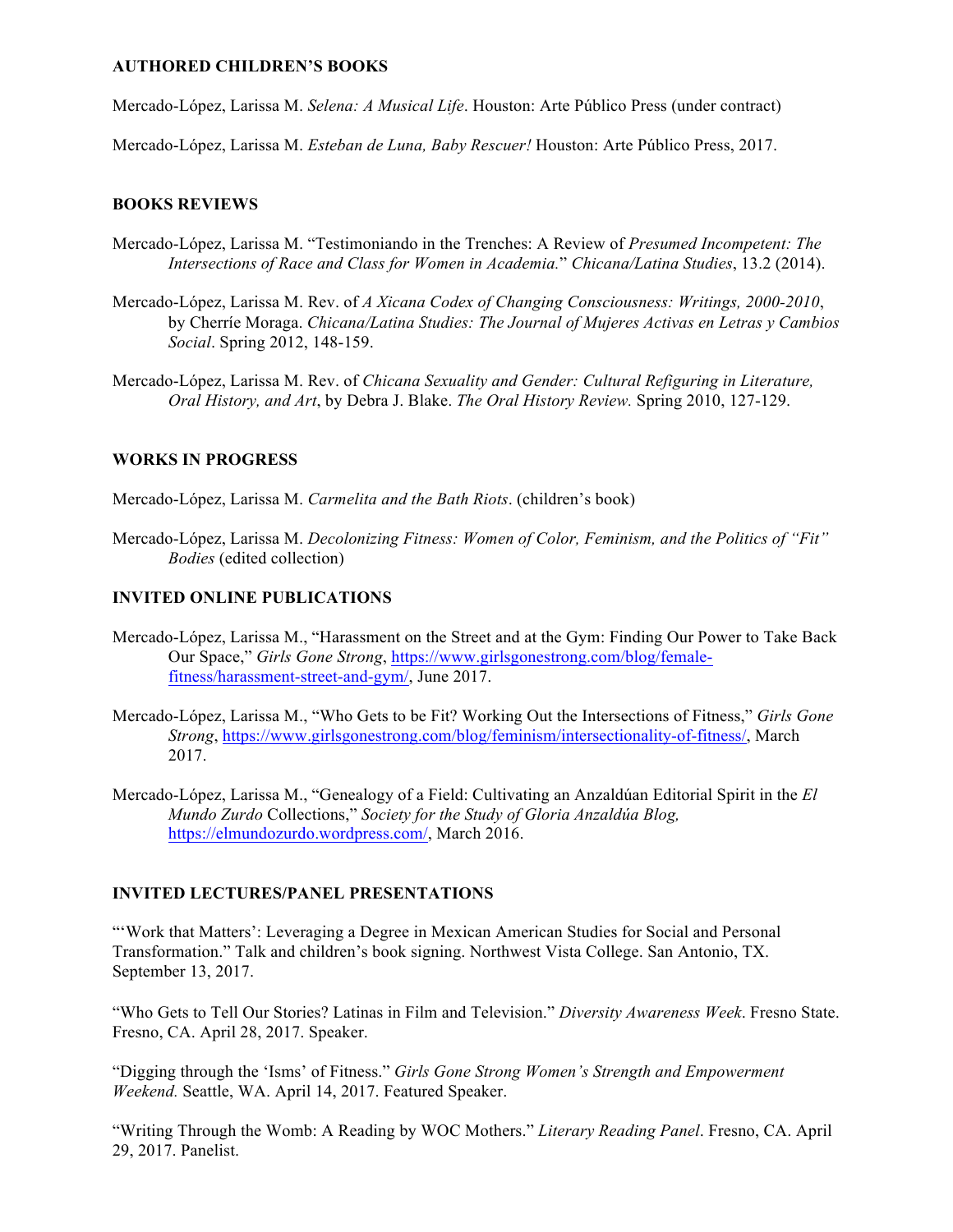"Our Place on the Shelf: A Cross-Disciplinary Discussion on Chicanx/Latinx Youth Literature." Arne Nixon Center for the Study of Children's Literature. Fresno, CA. March 14, 2017. Panelist.

"Re(mapping) the Latina/o Literary Landscape: Book Talk." *Women's History Month 2017*. Fresno State. Fresno, CA. March 29, 2017. Co-presenter with Dr. Cristina Herrera.

"Chican@ Children's Literature: Children's Book Author Q&A." Invited Speaker. *Dr. Patricia Trujillo's Children's Literature Class*, Northern New Mexico State, Skype, April 5, 2016.

"Fresno State Writers." Panelist. *LitHop 2016*, Fresno, California, April 23, 2016.

"Self-care as Warfare: Living in Bodies Under Surveillance." Keynote. *UT Women and Gender Studies Conference*, University of Texas at Austin, Austin, Texas, March 23, 2016.

"Women on the Verge: State of Women's Studies." Panelist. *Women's History Month 2016*, California State University, Fresno, Fresno, California, March 14, 2016.

"No Mas Bebes" film screening. Discussant. California State University, Fresno, Fresno, California, March 10, 2016.

"De Colores: A Mosaic of Latino Children's Literature." Co-presenter. *Latino Americans: 500 Years of History*, California State University, Fresno, Fresno, California, February 23, 2016.

"On Being an Academic Puentista in the Interdisciplinary Borderlands." Speaker. *Social Sciences Talks*, California State University, Fresno, Fresno, California, October 29, 2015.

"'Don't forget to come back': Chicana M/othering in the Academy." Speaker. *Latinas in Academia Lecture Series: Forging Paths to Graduate School and Beyond*, California State University, Fresno, Fresno, California, October 19, 2015.

"Veteranos y Up & Comers Examine the Faculty Role for Latino Student Success." Invited Panelist. *Accelerating Latino Student Success Workshop.* Excelencia in Education, Washington D.C., September 23, 2015.

"Cultural Competency Workshop." Panelist. California State University, Fresno, Fresno, California, April 20, 2015.

"Courageous Conversations." Invited Panelist. *President's Forum on Inclusion, Respect and Equity,* California State University, Fresno, Fresno, California, March 18, 2015.

"The Best Way To Stay Motivated To Work Out During The Week," *Huffington Post Live*, Panel Expert, Dec 10, 2014, Web.

"Killer Curves: Media Representation, Moral Panic, and the Politics of Latina Fitness." Invited Speaker, *Center for Sport and Social Justice Lecture Series*, California State University, East Bay, Hayward, California, May 5, 2014.

"Latinas and the Politics of Fitness: A Discussion on the Intersections of Size, Health, Culture, and Citizenship." Invited Speaker, *Women's History Month*, California State University, Fresno, Fresno, California, March 19, 2014.

"Mirror, Mirror on the Wall: A Panel Discussion on Beauty, Women, and the Media." Invited Panel Participant, *FCC Campus and Community Colloquium*, Fresno City College, Fresno, California, October 17, 2013.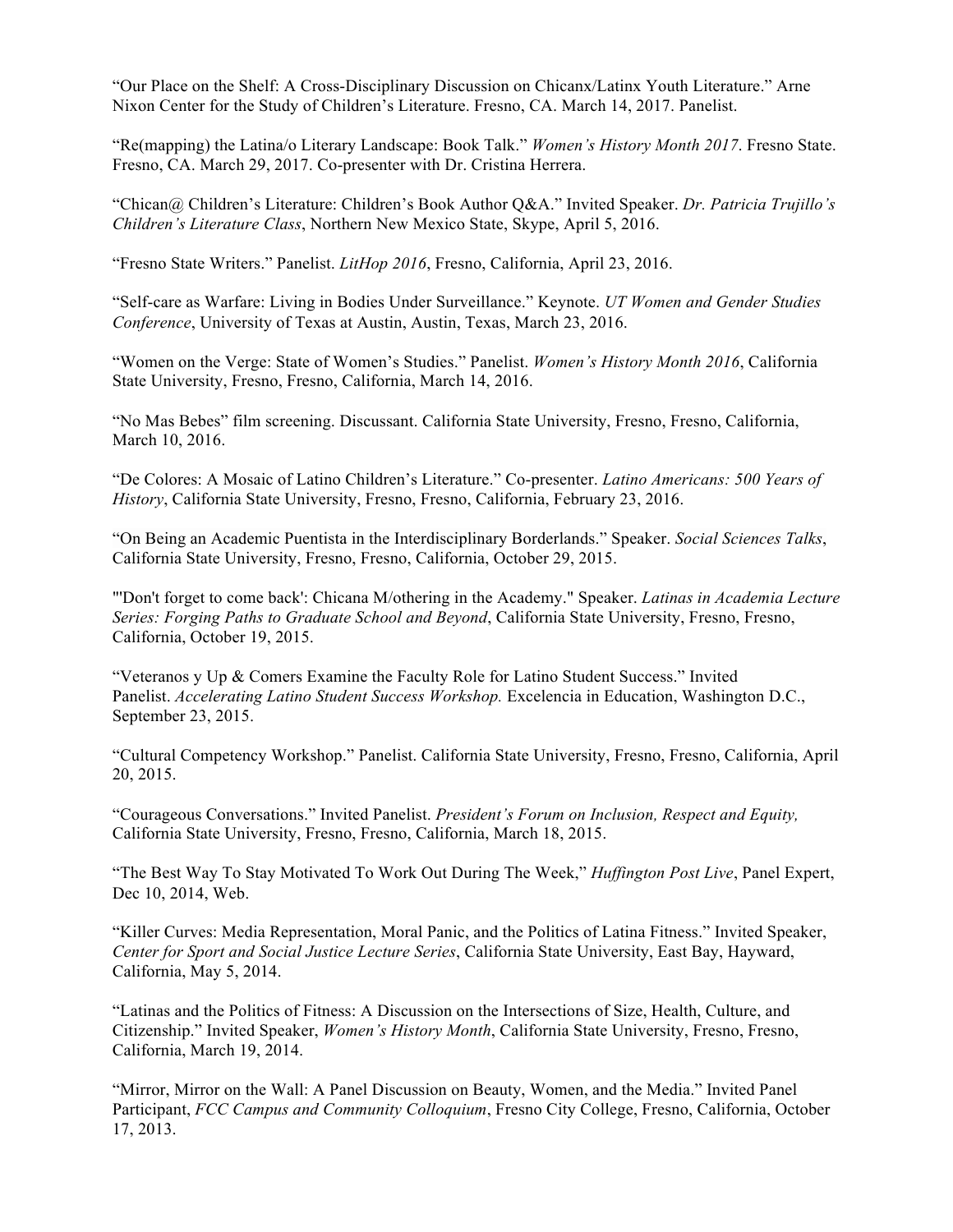"Fitness y Cultura: Blogging at the Intersections of Gender, Culture, and Fitness." Invited Lecture, *Hispanic Heritage Month*, San Antonio College, San Antonio, Texas, September 26, 2012.

"Suturing My Selves to Resist Academic Erasure: Theorizations from and about the Mestiza Maternal Body." Invited Lecture, *Women's Studies Seminar Speaker Series*, York University, Toronto, Ontario, Canada, March 1, 2011.

"Neo-nat(ion)alism in Cherrie Moraga's *Waiting in the Wings*." Invited Lecture, *Feminisms in the Latin(a) Americas*, University of Texas at San Antonio, September 20, 2010.

"Hecho a Mano: Towards a Chicana Feminist Ethos." Invited Lecture, *Contemporary Philosophy*, University of Texas at San Antonio, February 10, 2009.

#### **REFEREED CONFERENCE PRESENTATIONS**

"Geographies of Higher Education: Mapping the Invisibility of Chicanx Student Bodies and Lives." Panelist. *MALCS 2017 Summer Institute*, Sonoma State University. July 21, 2017.

"On Not Fitting the Mold: An Anzaldúan Reading of Epistemic Violence and Institutional Fitness." Panelist. *El Mundo Zurdo 2016: An International Conference on the Life and Work of Gloria E. Anzaldúa,* San Antonio, Texas. November 2016.

"Performing 'Gringa Rituals'": Latinas Working (Out) the Intersections of Race, Gender, and Fitness." Panelist. Panel. *National Women's Studies Association*, Montreal, Canada. November 2016.

"'Gringa rituals': Latina Attitudes toward Formal Exercise and Fitness." Speaker. *Women's History Month Conference 2016*, University of Texas at San Antonio, San Antonio, Texas, March 23, 2016.

"Criando y creando: Latina Mothers in Academic Spaces." Discussant. *El Mundo Zurdo 2015: An International Conference on the Life and Work of Gloria E. Anzaldúa,* Austin, Texas. May 29, 2015.

"Laboring Histories: The 'Reconciliation' of Maternity in the Poetry of Laurie Ann Guerrero." *Latina/o Literary Symposium,* San Antonio, Texas, March 8, 2014.

"Decolonizing Fitness: The Cultural Production of 'Fit' Latina Bodies," *National Women's Studies Association Annual Conference,* Cincinnati, Ohio, November 9, 2013.

ASA Minority Scholars' Committee. "Confronting the Crisis: Transforming Chains into Networks. An Assistance Kit for Navigating the Academic Depression," Roundtable, *American Studies Association Annual Conference*, San Antonio, Texas. November 19, 2010.

"Reading Trans/formational Bodies: Spaces of Transformation in Mestiza Maternal Subjectivity." *National Women's Studies Association Conference*, Denver, Colorado. November 12, 2010.

"Mat(t)ering Metaphor: Putting Flesh Back on Mestiza Maternal Bodies," *El Mundo Zurdo: An International Conference on the Life and Work of Gloria E. Anzaldúa,* San Antonio, Texas. November 5, 2010.

"Toward a Mestiza Maternal Facultad," *Mujeres Activas en Letras y CambioSocial (MALCS*), Las Cruces, New México. July 24, 2009.

"Chicana Mat(t)erring: Somatic and Epistemological Locations of Mestiza Maternal Facultad," *El Mundo Zurdo: An International Conference on the Life and Work of Gloria E. Anzaldúa*, San Antonio, Texas. May 16, 2009.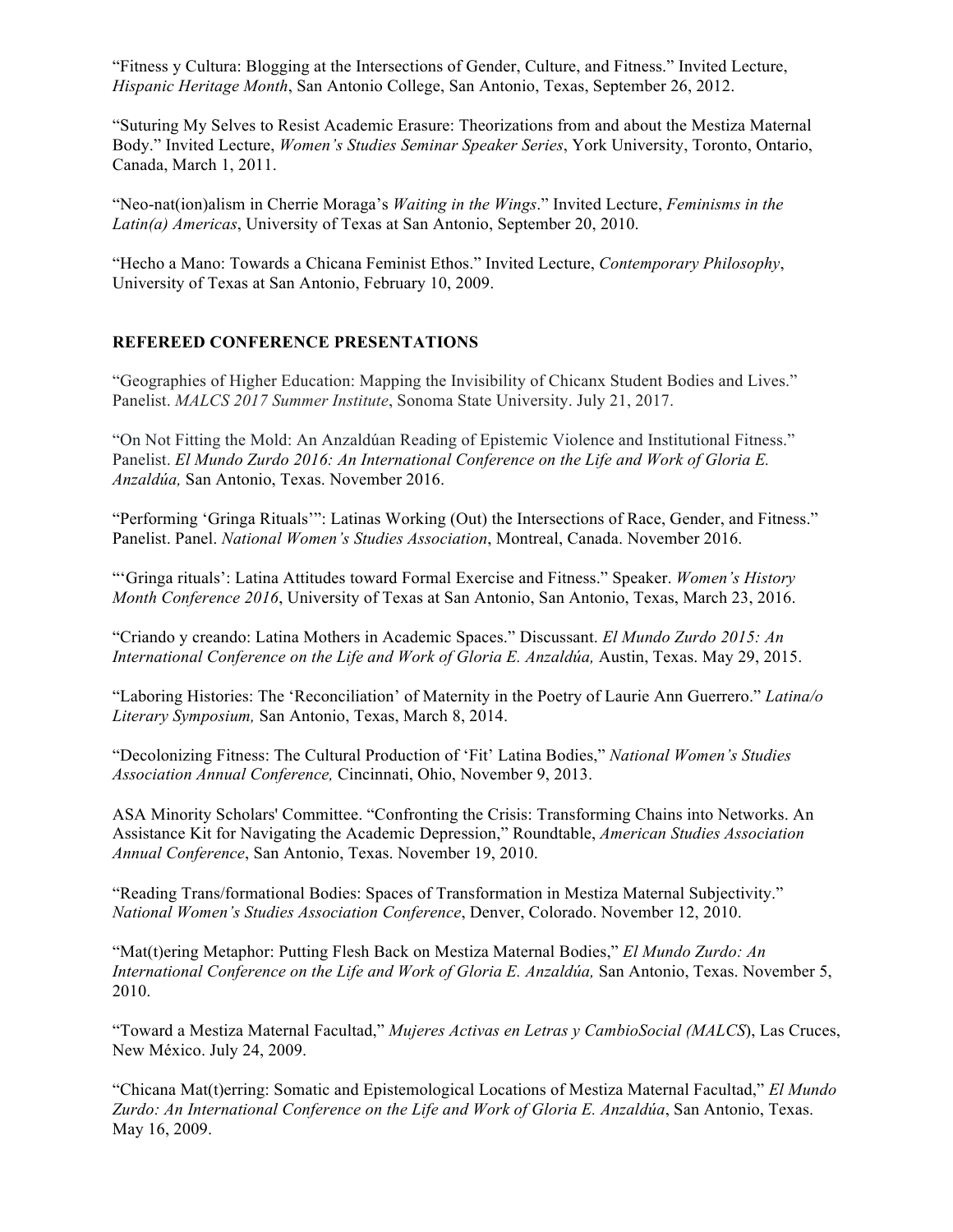"'I feel a revolution in my womb': Author(iz)ing Mestiza Maternal Knowledge and Corporeal Experience," *National Association of Chicana and Chicano Studies (NACCS),* New Brunswick, New Jersey. April 2009.

"'The Motherhood Manifesto': Sanctioning Space for Motherhood within the University," *University of Texas at San Antonio Women's History Month*, San Antonio, Texas. March 28, 2008.

"Mestiza Maternal (No)Bodies: Discursively Placing Mestizas in Maternal Philosophy," *NACCS*, Austin, Texas. March 21, 2008.

"Cuídate Mujer! Chicana Resilient Resistance in Academia," *National Association of Chicana and Chicano Studies,* San Jose, California. April 6, 2007.

"Chicana Literary Renaissance: Challenging Constructions of Texas Literary Landscapes in Unpublished and Archived Tejana Movimiento Poetry." *National Association of Chicana and Chicano Studies -Tejas*, Denton, Texas, 2007.

"The 'Other' Mother in Latina Diasporic Literature: Transnational Mothers Challenging Constructions of Nation-State and Citizenry," *MALCS,* Santa Cruz, California. August 4, 2006.

"The Roles and Responsibilities of the Chicana Mother/Scholar/Activist," Roundtable, *MALCS*, Santa Cruz, California. August 5, 2006.

"'La vida es la lucha.': Combating Oppression through Mujerista Theological Praxis in Testimonio," *MALCS*, Berkeley, California. August 5, 2005.

"Eres Una Feminista: Examining Our Families through the Lens of a Chicana Feminist Consciousness," *National Association of Chicana and Chicano Studies*, Albuquerque, New Mexico. April 2, 2004.

"Challenging Hegemony through Proto-Feminist Participatory Politics: A Case Study of a Small-Town Mexican American Woman Activist," *MALCS 2014 Summer Institute*, San Antonio, Texas.

#### **PROFESSIONAL SERVICE**

| 2017-2021    | Chicana/Latina Studies Journal, Book Review Editor                                           |
|--------------|----------------------------------------------------------------------------------------------|
| 2017         | Reviewed Manuscript for Association of Mexican American Educators                            |
| 2016         | Reviewed Manuscript for University of New Mexico Press                                       |
| 2016         | Reviewed manuscript for <i>Global Studies of Childhood (GSC) Journal</i>                     |
| 2016         | Fact-checker for Margarita Engle's Jazz Owls, on the Zoot Suit Riots                         |
| 2016         | Reviewed manuscript for University of Arizona Press                                          |
| 2016         | Fact-checker for entries on Frida Kahlo and Sor Juana Ines de la Cruz for Rad Women          |
|              | <i>Worldwide</i> , by Kate Schatz                                                            |
| 2015         | Reviewed manuscript for <i>Hypatia: A Journal of Feminist Philosophy</i>                     |
| 2013-14      | Performed editorial work for <i>Ofrenda: Liliana Wilson's Art of Dissidence and Dreams</i> , |
|              | edited by Norma E. Cantú                                                                     |
| 2009-2014    | Chicana/Latina Studies Journal, Editorial Review Board                                       |
| 2010-Present | El Mundo Zurdo: International Conference on the Life and Work of Gloria Anzaldúa,            |
|              | National Advisory Board Member                                                               |
| 2007-Present | El Mundo Zurdo: International Conference on the Life and Work of Gloria Anzaldúa,            |
|              | Organizing Committee (review submissions, create panels, moderate sessions)                  |

#### **CSU FRESNO UNIVERSITY SERVICE**

2017 Upward Bound: Lead Instructor of Intro to Women's Studies class for high school sophomores and juniors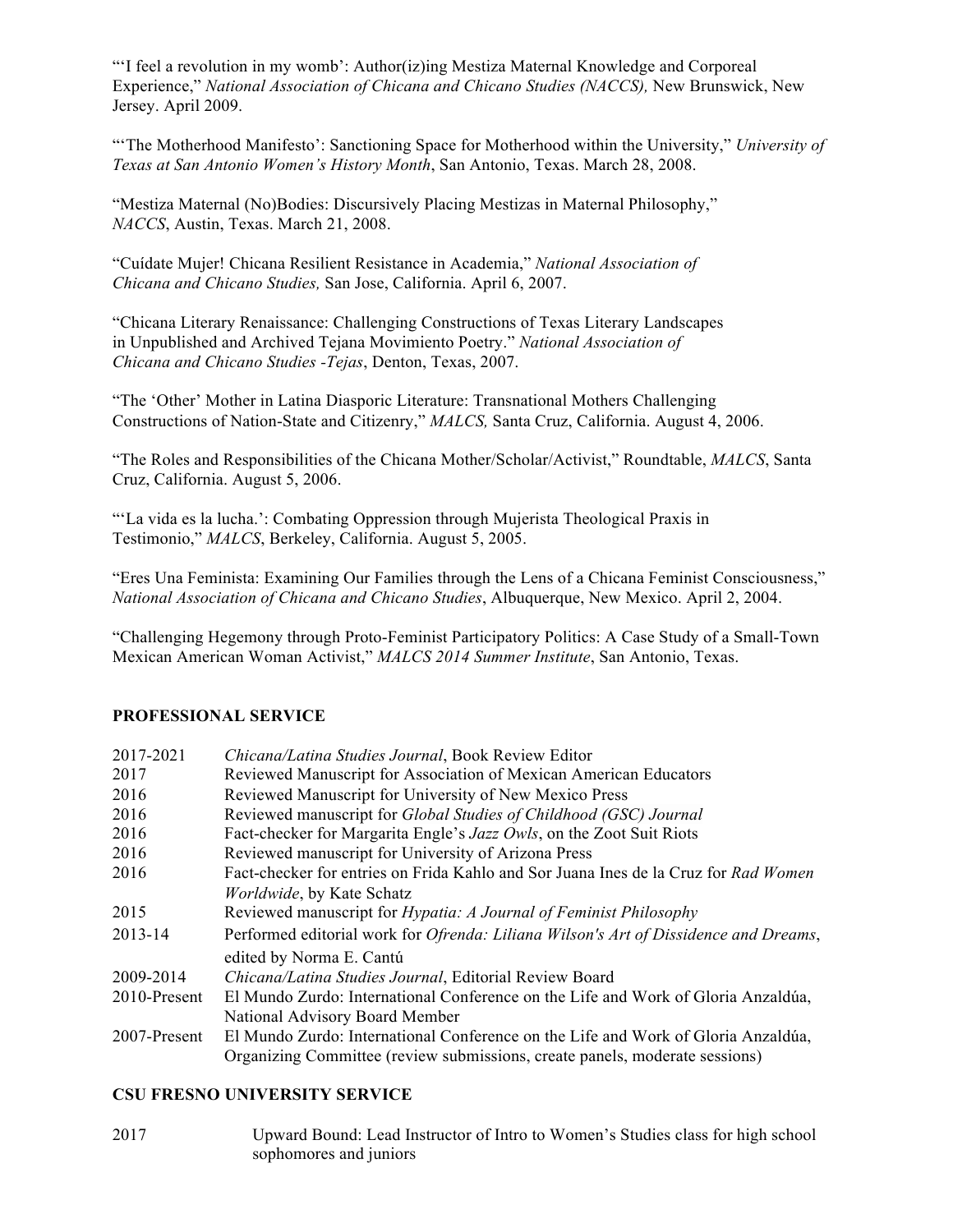| 2017             | Women's Campus Connections Planning Committee                                    |
|------------------|----------------------------------------------------------------------------------|
| 2017             | STAR Day Workshop presentation, "Writing to Save Ourselves: Some Notes on        |
|                  | Tending the Creative Fire," workshop leader                                      |
| 2017             | "Don't Be Self-Conchas," Cross Cultural and Gender Center, Workshop leader       |
| 2016             | American Indian Studies Faculty Search, Chair                                    |
| 2016             | LGBTQ Faculty Search, committee member                                           |
| 2016             | Student Parent Campus Climate Task Force, Chair                                  |
|                  | Creating and administering campus-wide survey for student parents and            |
|                  | developing programming to improve student parent academic success                |
| 2016-Present     | Online Degree Completion Committee, Faculty Steering Committee                   |
| 2016-Present     | Artist in Residence Selection Committee, Library                                 |
| 2015-Present     | President's Commission on Human Relations and Equity, member                     |
| 2015-2016        | Latino Faculty Staff Association, Program Activities Chair                       |
| 2015-Present     | Latinas in Academia Lecture Series: Forging Paths to Graduate School and Beyond, |
|                  | Founder                                                                          |
| 2015-Present     | Chicano/Latino Commencement Ceremony (CLCC) Organizing Committee, Member         |
|                  | CLCC Scholarship subcommittee                                                    |
| 2015-Present     | Latino Commencement Ceremony Organizing Committee, member                        |
| 2015-Present     | College of Social Sciences Curriculum committee, member                          |
| 2015             | Latino Faculty Staff Association Forum on the Latino University Experience,      |
|                  | Discussion Leader                                                                |
| Spring 2015      | The League of CA Cities Latino Caucus Scholarship, Selection Committee           |
| 2013-Present     | Hispanic/Latino Heritage Month Planning Committee, Member                        |
| 2013-Present     | <b>Health Cohort</b>                                                             |
| 2013-Present     | Personal Statement Writing Workshop, Facilitator (held each semester)            |
| 2013-Present     | EEO Designee for Faculty Searches                                                |
|                  | Kinesiology Department $-2017$<br>$\bullet$                                      |
|                  | Creative Writing Program - 2017<br>٠                                             |
|                  | English Department - 2014                                                        |
|                  | Literacy, Early, Bilingual and Special Education Department - 2014               |
|                  | Physical Therapy Department - 2014                                               |
| $2013$ - Present | P.O.W.E.R., Student Organization Faculty Advisor                                 |
| 2013 - Present   | Latino Faculty Staff Association                                                 |

# **UNIVERSITY OF TEXAS AT SAN ANTONIO SERVICE**

| 2012         | Women's Studies Assessment Plan Committee, Chair                                  |  |
|--------------|-----------------------------------------------------------------------------------|--|
| 2012         | Women's Studies Core Curriculum Proposal Committee, Chair                         |  |
| 2011-Present | Women's History Month, Planning and Program Committees                            |  |
| 2011-Present | El Mundo Zurdo: International Conference on the Life and Work of Gloria Anzaldúa, |  |
|              | Local and National Advisory Committees                                            |  |
| 2011-2012    | Delta Xi Nu Multicultural Sorority, Faculty Advisor                               |  |
| 2010-2011    | UTSA Women's History Month, Co-chair (2 years)                                    |  |
| 2010-2011    | UTSA English Graduate Student Symposium, Planning Committee                       |  |
| 2010-2011    | Black and Brown Feminisms in Hip Hop Media Symposium, Planning and Program        |  |
|              | Committees                                                                        |  |
| 2010-2011    | Graduate English Organization, Founding Member                                    |  |
| 2010-2011    | Women's Studies Institute Scholarship Selection Committee                         |  |
| 2010-Present | El Mundo Zurdo: International Conference on the Life and Work of Gloria Anzaldúa, |  |
|              | <b>Planning Committee</b>                                                         |  |
| 2009-2011    | Chicana/Latina Studies: The Journal of Mujeres Activas en Letras y Cambio Social, |  |
|              | <b>UTSA Editing Colectiva Member</b>                                              |  |
| 2009         | UTSA English Graduate Student Symposium, Co-chair                                 |  |
| 2007-2008    | Tejidas: A Chicana/Latina Lecture Series, Director                                |  |
| 2006-2007    | Graduate Program Committee, Student Liaison                                       |  |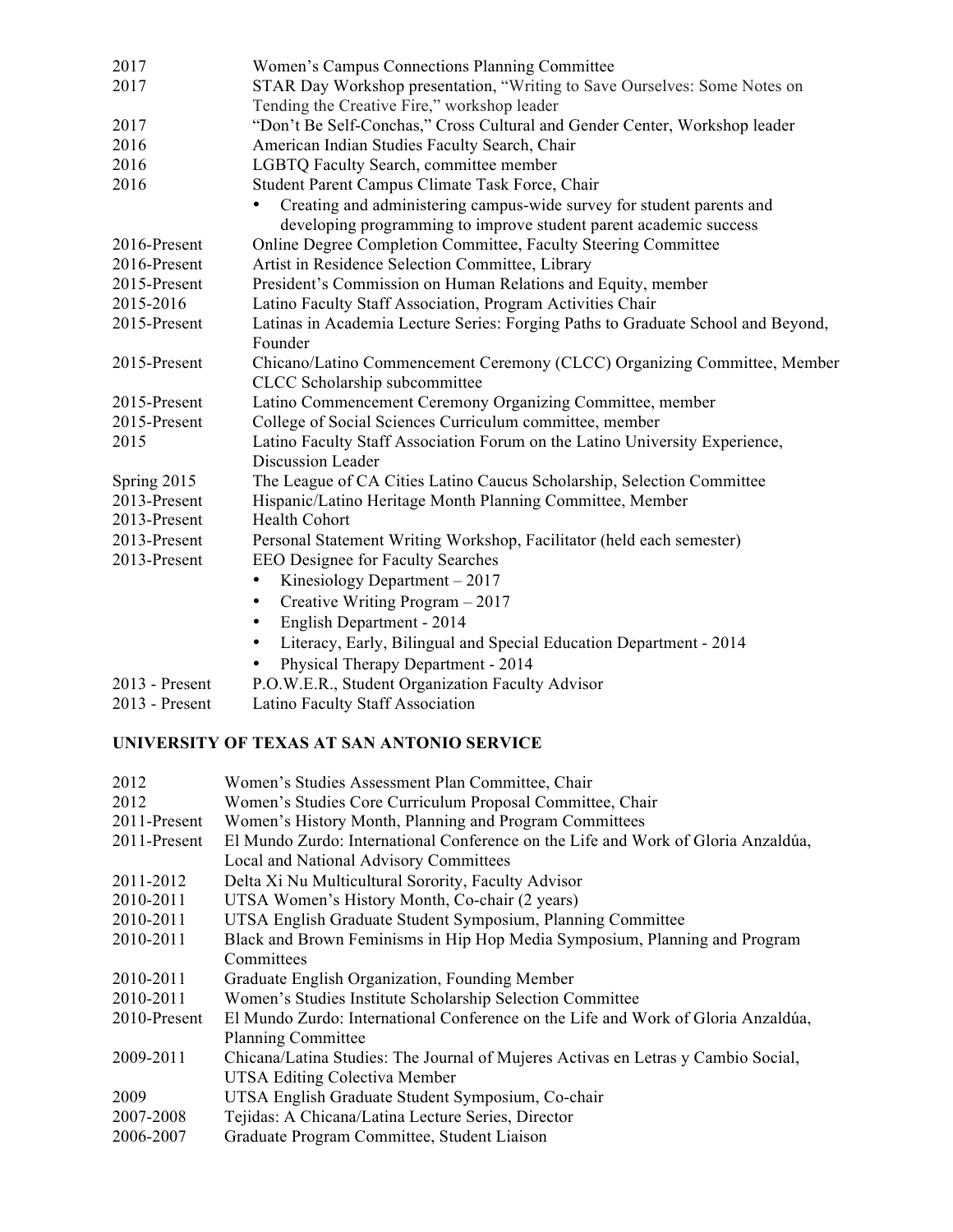| 2005-2006 | Estudiantes Chicanas/os Avanzando y Luchando para la Educación (EChALE), Founding |
|-----------|-----------------------------------------------------------------------------------|
|           | Member                                                                            |

- 2005-2006 Group for Early Modern Cultural Studies National Conference, Co-organizer
- 2001-2003 Mexican American Studies Student Organization, Vice President

## **COORDINATED PROGRAMS FOR CURRICULAR ENRICHMENT**

2017 Curated Women's March Protest Sign exhibit at Arte Américas with Feminist Activism Class 2017 Hosted Kate Schatz and Miriam Klein Stahl, "Rad Women Worldwide: Book Talk," Fresno State 2016 Chicana Women class hosted Dr. Sandra Garza lecture, "Decolonizing Intimacies: Women of Mexican Descent and Colorism," Fresno State 2016 Chicana Women class hosted "A Crushing Love: Chicanas, Motherhood, and Activism" film screening and discussion 2016 Gender and Im/migration class co-hosted "No Más Bebés" film screening and panel discussion with the Students for Reproductive Justice 2015-2016 Rad Fresno State Women Campus-Wide Art Installation • Collaborated with the Arne Nixon Center for the Study of Children's Literature and the Department of Art and Design to install campus-wide art exhibit featuring radical past and present Fresno State affiliated women. • Collaborated with Dr. Lisa Bennett in the Department of Literacy to bring our students together to discuss incorporation of feminist texts in the classroom • The exhibit was featured in the Fresno Art Museum Jan-June 2016 2015 Invited Fresno Unified School District Math Consultant Aileen Rizo-Acosta to discuss her unequal pay lawsuit 2014 Invited filmmaker and sexual health educator Dulce Garcia to screen her film and to conduct a workshop on sexual consent 2014 Invited Chicana feminist art collective Mas Rudas from San Antonio to present on their public installations 2013 Co-organized a book reading with Literatures, Arts and Cultures of the Americas featuring Laurie Ann Guerrero and Lucrecia Guerrero

# **MENTORING ACTIVITIES**

| 2016         | Selena Carbajal, UCSB Academic Research Consortium; Sally Casanova Fellowship<br>(awarded)     |
|--------------|------------------------------------------------------------------------------------------------|
| 2015-Present | Rima Maldonado, Graduate Student in Higher Education Administration and Leadership             |
|              | Program                                                                                        |
| 2014-Present | Ronald E. McNair Scholars Program, Mentor                                                      |
|              | Polet Campos-Melchor (2016-Present)                                                            |
|              | Selena Carbajal (2016-Present)                                                                 |
|              | Douachee Vang (2016-Present)                                                                   |
|              | Maya Olais: Latina Mothers at Fresno State (2014-2016)                                         |
|              | Cecilia Knadler: Experiences of LGBTQ Parents in the Central Valley (2014-2015)                |
| 2013-Present | Graduate School Application Advisor (one on one mentoring and personal statement<br>workshops) |

# **COMMUNITY SERVICE and MEDIA OUTREACH**

- 2017 "Author of the Month" Radio Interview for Houston Public Media, Houston, Texas. May 25, 2017.
- 2017 44th Annual Chicano Youth Conference, Keynote Panelist. Co-presented with Drs. Cristina Herrera, Laura Alamillo, and Rosa Toro.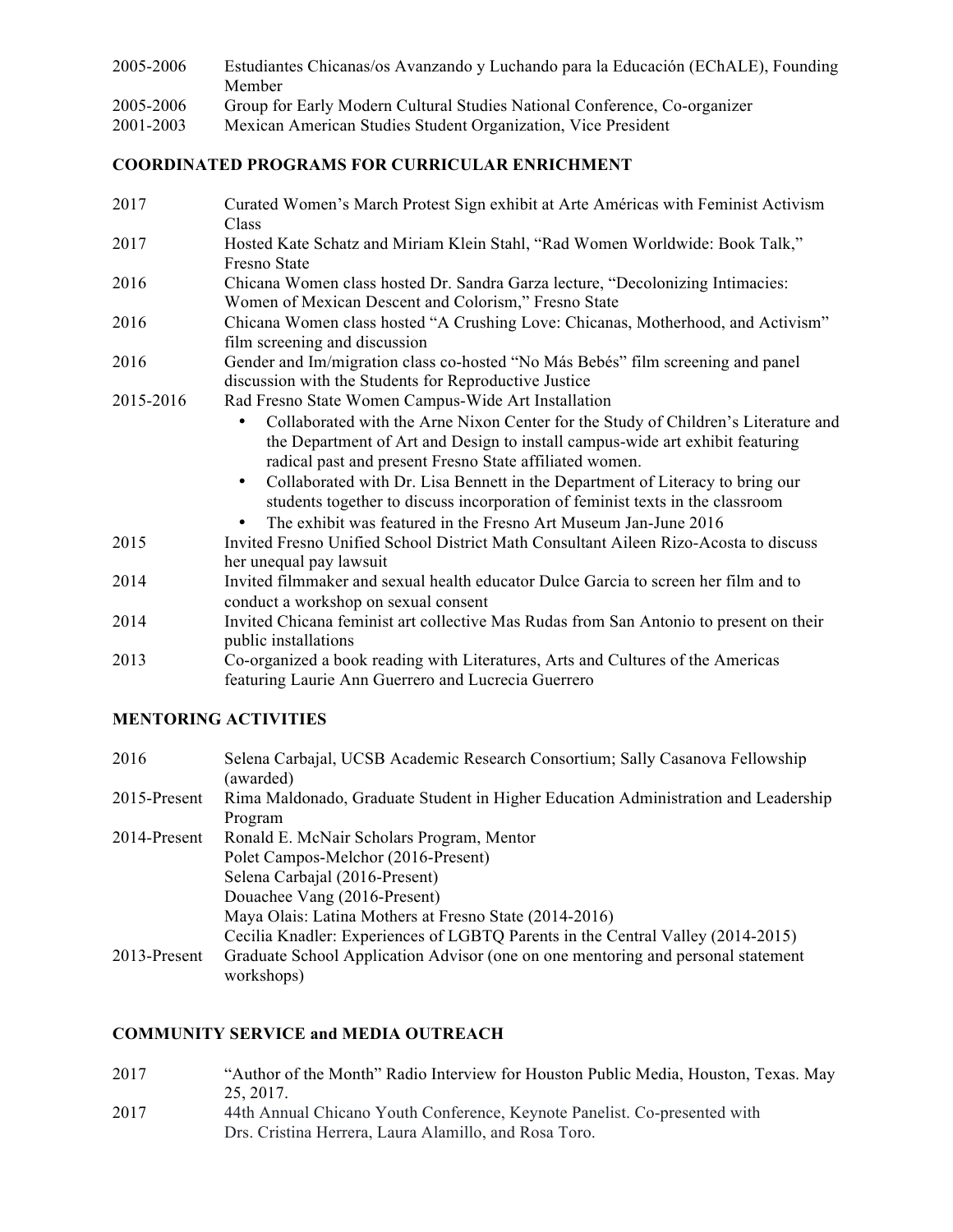| 2016         | Organized Panel on Rad Fresno State Women at the Fresno Art Museum, Fresno, CA,<br>April 21, 2016 |  |
|--------------|---------------------------------------------------------------------------------------------------|--|
| 2016         | One Billion Rising Interview, Central Valley Today, February 2016                                 |  |
|              | 2015-Present Arne Nixon Center for the Study of Children's Literature, Community Board            |  |
|              | Member                                                                                            |  |
| 2015-Present | Chicana/o Youth Leadership Conference organizing committee, member                                |  |
| 2015         | Degrees of Separation Art Exhibit at Arte Américas                                                |  |
| 2014         | Chicano/Latino Youth Leadership Project (CLYLP), CSU Fresno, Fresno, CA                           |  |
| 2014         | "I'm with the Banned": Discussion on Banned Books and Ethnic Studies with                         |  |
|              | Librotraficante Tony Diaz, Arte Americas, Fresno, CA, Co-organizer                                |  |
| 2014         | Panza Power! Student Performance of the Panza Monologues and Women's Studies                      |  |
|              | Student Panel, Primary Organizer, coordinated with Arte Americas                                  |  |
| 2012-Present | Fulanas Con Ganas Fitness Colectiva, Organizer and Instructor                                     |  |
| 2012-Present | "Fitness Cultures," Official Blogger for MySA.com, San Antonio Express News                       |  |
| 2012         | "Muscles are for Girls: Taking Back Our Bodies and Our Health," Presenter,                        |  |
|              | Daughters and Mothers Achieving Success, Edgewood School District, San                            |  |
|              | Antonio, Texas                                                                                    |  |
| 2010         | Teen Mother Conference, San Antonio, Texas, Presenter                                             |  |
| 2006         | JUNTAS: Cultivando a stronger futuro conference, Group Leader                                     |  |
| 2006         | Chicana/o High School Student College Day, Organizer                                              |  |

# **ASSIGNED TIME FOR RESEARCH AND OTHER ACTIVITIES**

| 2016 | Exceptional Levels of Service Award, CSU Fresno, Course release for Fall 2016         |
|------|---------------------------------------------------------------------------------------|
| 2016 | College Research & Creative Activities Program, CSU Fresno, "Gringa rituals': An      |
|      | Investigation of Working-class Latinas' Attitudes toward Formal Exercise and Fitness" |
| 2014 | Provost Faculty Scholarship Support Program, CSU Fresno, Spring 2015, to work on my   |
|      | manuscript, Decolonizing Fitness: Women of Color, Feminism, and the Politics of "Fit" |
|      | <i>Bodies</i>                                                                         |

# **GRANTS/AWARDS**

| 2016      | National Endowment for the Humanities Grant for Faculty in Hispanic-Serving                                |
|-----------|------------------------------------------------------------------------------------------------------------|
|           | Universities, <i>submitted</i> June 2016                                                                   |
| 2016      | Provost Award for Promising New Faculty                                                                    |
| 2016      | College of Social Sciences College Grants Program, co-submitted and awarded with<br>Janet Slagter - \$7850 |
| 2016      | President's Bold Ideas Challenge Winner                                                                    |
| 2016      | Online Degree Completion Program Course Development Grant - \$3,000                                        |
| 2015      | Nomination for Fresno State Talks/Inspiring Professor                                                      |
| 2015      | <b>Outstanding Faculty Publication</b>                                                                     |
| 2015      | President's Bold Ideas Challenge Honorable Mention                                                         |
| 2014      | Instructionally Related Activities Grant, ASI-\$7,500                                                      |
| 2014      | CSU Research, Scholarship and Creative Activity Grant - \$5,000                                            |
| 2014      | Fresno State Provost Innovation Mini-Grant - \$5,000                                                       |
| 2012      | West San Antonio Chamber of Commerce Doctoral Achievement Award                                            |
| 2010      | Ford Foundation Diversity Dissertation Fellowship                                                          |
| 2010      | Teaching and Learning Center Distinguished Teaching Award                                                  |
| 2009      | Presidential Recognition Fellowship                                                                        |
| 2009      | University Life Award for Most Outstanding Graduate Student in the College of Liberal<br>and Fine Arts     |
| 2007      | Donald Pizer Award for Archival Research in American Literature                                            |
| 2006      | La Unidad Latina Foundation Scholarship                                                                    |
| 2005-2010 | UTSA Doctoral English Fellowship                                                                           |
| 2000      | St. Edward's University Presidential Scholarship                                                           |
|           |                                                                                                            |